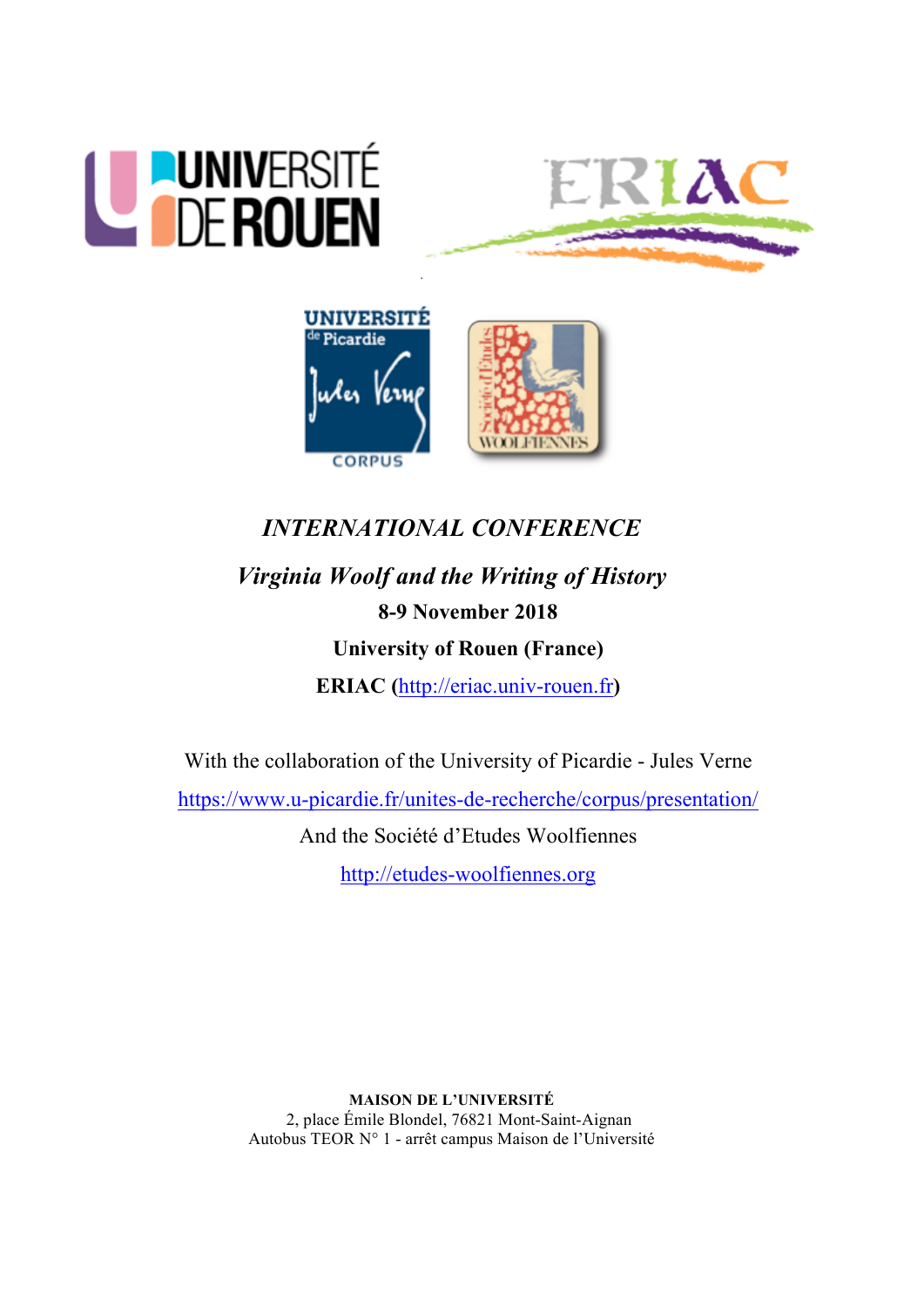## Thursday, November 8**th** 2018

- 9.00-9.45 Conference opening **9.45-10.45 Keynote Speaker: Seamus O'Malley (Yeshiva University, New York) Virginia Woolf and Populist History: The Rhythms of The People**
- **10.45-11.00 Coffee break**

## **Plenary session Virginia Woolf and Past Historiographical Traditions**

Chair: Jane de Gay

| 11.00-11.30 | Eleanor McNees (University of Denver)                                                   |
|-------------|-----------------------------------------------------------------------------------------|
|             | Fracturing History: Reconfiguring Genre in <i>The Years</i> and <i>Between the Acts</i> |
| 11.30-12.00 | Marie Laniel (Université de Picardie)                                                   |
|             | A "singular camera lucida": Optics as Historiographical Paradigm from                   |
|             | Thomas Carlyle to Virginia Woolf                                                        |
| 12.00-12.30 | Anne Reus (Leeds Trinity University)                                                    |
|             | Rewriting Literary History: Virginia Woolf and Mary Russell Mitford                     |

**12.30-14.00 Lunch (Maison de l'Université)**

## **Plenary session Feminist Revisions of History**

Chair: Marie Laniel

| 14.00-14.30 | Anne Besnault (Université de Rouen)                                        |
|-------------|----------------------------------------------------------------------------|
|             | The Unrecorded and the Unthought in Virginia Woolf's Unwritten Literary    |
|             | <b>History</b>                                                             |
| 14.30-15.00 | Helen Southworth (University of Oregon)                                    |
|             | Virginia Woolf's "Lives of the Obscure" and the Writing of History         |
| 15.00-15.30 | Valérie Favre (Université Lumière Lyon 2)                                  |
|             | From Women's History to Gender History? Re-Reading (Literary) History in A |
|             | Room of One's Own                                                          |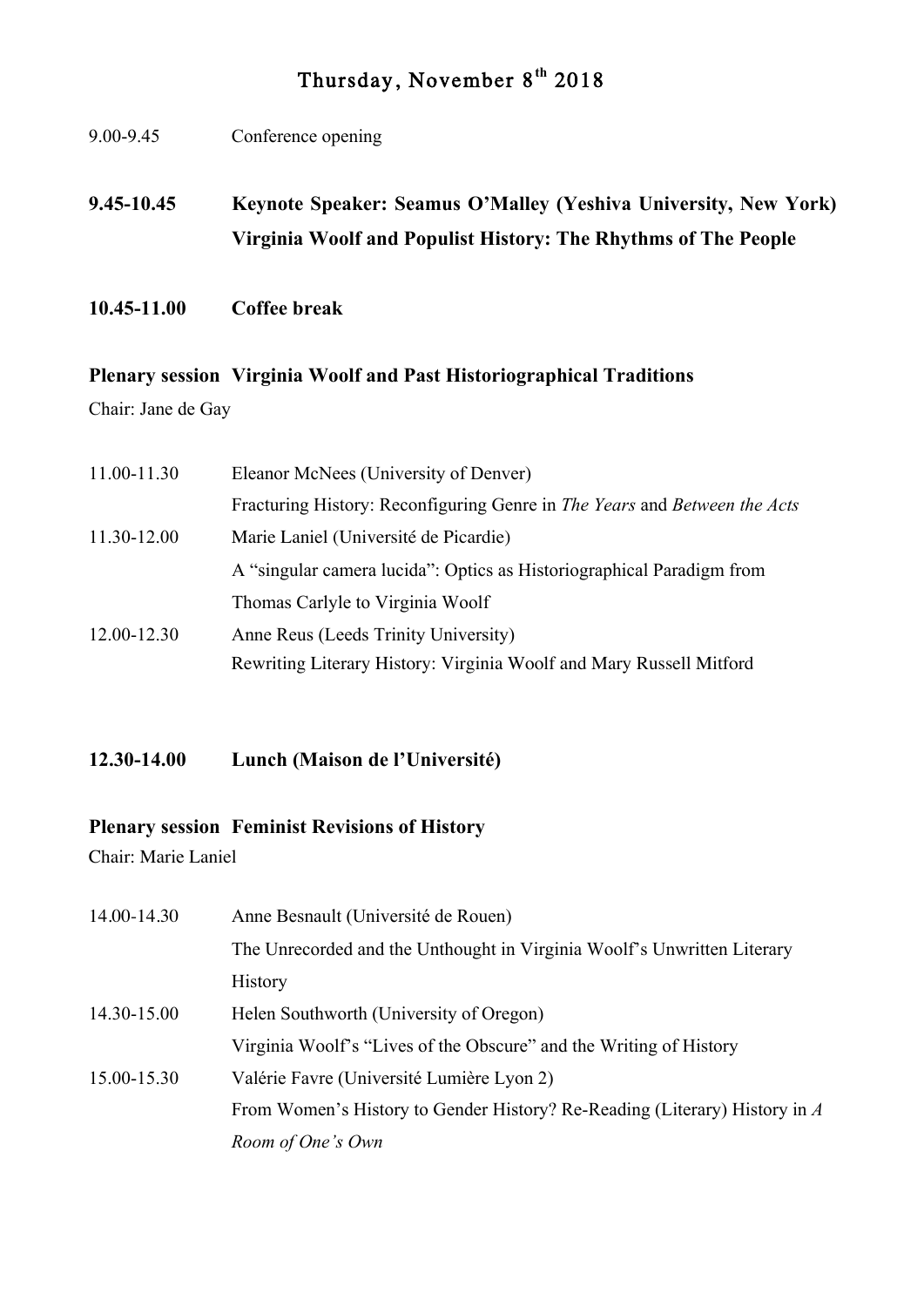## **Coffee Break: 15.30-16.00**

## **Plenary session Archives and New Historiographies**

Chair : Anne-Marie Smith-Di Biasio

| 16.00-16.30 | Adèle Cassigneul (Université Toulouse-Jean-Jaurès)                                   |
|-------------|--------------------------------------------------------------------------------------|
|             | Virginia Woolf's <i>Monk's House Albums</i> , "life finally uncovered and clarified" |
|             | (Proust)                                                                             |
| 16.30-17.00 | Kuo Chia-Chen (Tamkang University, Taiwan)                                           |
|             | Photography and Virginia Woolf's Fictional Writing as Historical Testimony           |
| 17.00-17.30 | Holly Henry (California State University)                                            |
|             | Woolf Thinking through the Paleolithic Past                                          |
| 17.30-18.00 | Jane de Gay (Leeds Trinity University)                                               |
|             | The Past, the Present and the Lessons of History: Virginia Woolf's Feminist          |
|             | Historiographical Method in <i>Three Guineas</i>                                     |

## **Conference Dinner**

**\*\*\***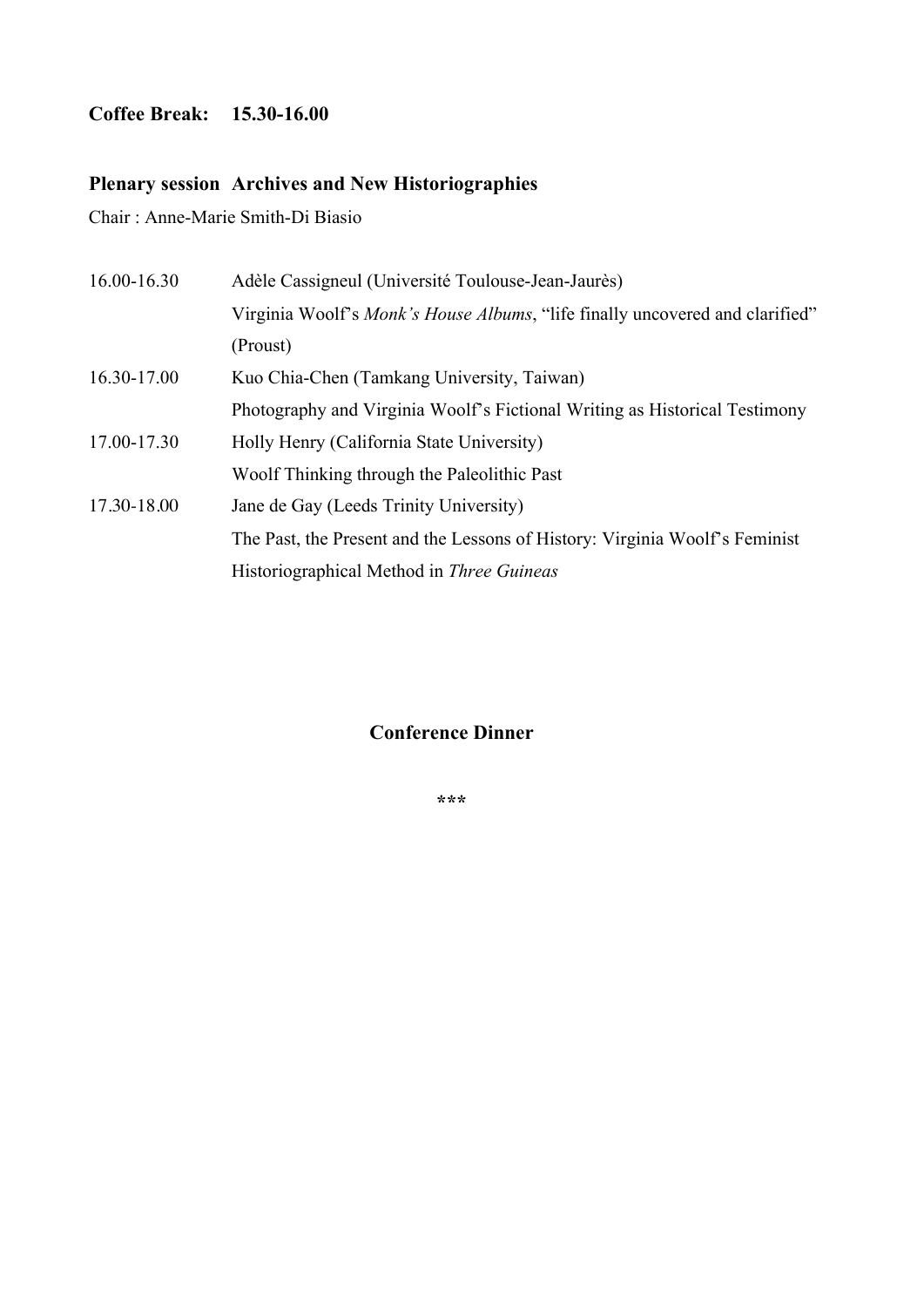## **Friday, November 9th 2018**

#### **Plenary session Belated Temporality**

Chair: Anne Besnault

| $9.00 - 9.30$   | Anne-Marie Smith-Di Biasio (Institut Catholique de Paris)                          |
|-----------------|------------------------------------------------------------------------------------|
|                 | The Shadow of History: Becoming Historical or Virginia Woolf's Dreaming the        |
|                 | Past Awake                                                                         |
| $9.30 - 10.00$  | Olivier Hercend (Université Paris-Sorbonne)                                        |
|                 | The Common Historian: On the <i>Praxis</i> of Reading the Past in Virginia Woolf's |
|                 | The Common Reader                                                                  |
| $10.00 - 10.30$ | Nell Wasserstrom (Boston College)                                                  |
|                 | "Surely it is time someone invented a new plot": Performativity and Belatedness    |
|                 | in Between the Acts                                                                |
|                 |                                                                                    |

#### **10.30-11.00 Coffee Break**

## **Plenary session Non-Human Historiography**

Chair: Catherine Bernard

| 11.00-11.30 | Catherine Lanone (Université Paris 3 – Sorbonne Nouvelle)                |
|-------------|--------------------------------------------------------------------------|
|             | Challenging Cenotaphs: Woolf and the Theory of Absent Bodies             |
| 11.30-12.00 | Paromita Patranobish (University of Delhi)                               |
|             | "Human history is defrauded of a moment's vision": Virginia Woolf's Non- |
|             | Human Historiography                                                     |
| 12.00-12.30 | Thaine Stearns (Sonoma State University)                                 |
|             | "The house was empty": Woolf's Inanimate Histories                       |

- **12.30-14.00 Lunch (Maison de l'Université)**
- **14.00-15.00 Keynote Speaker: Prof. Anna Snaith (King's College, London) Island Stories: Virginia Woolf and the Historiography of Empire**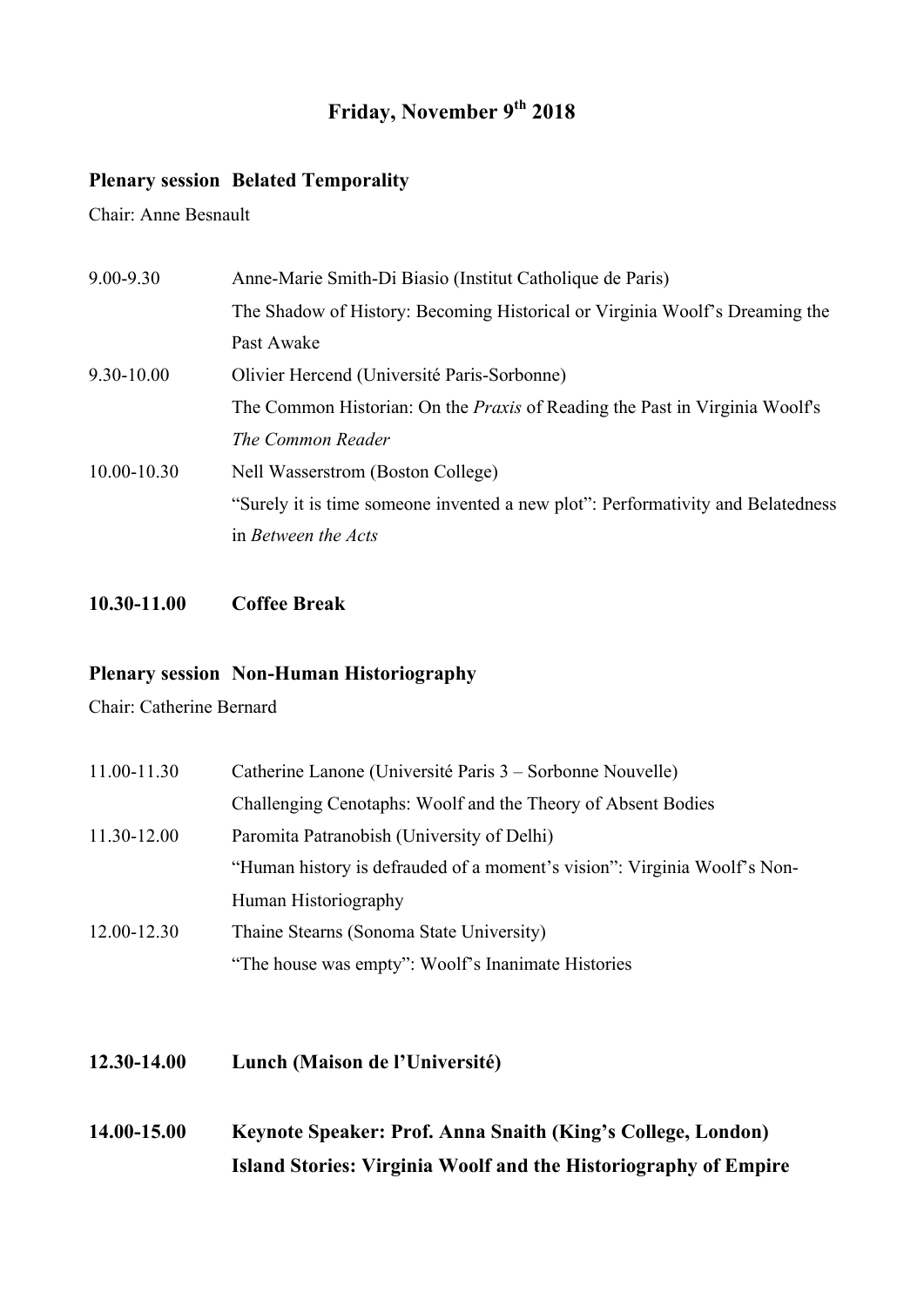## **Plenary Session Modernist Times**

Chair: Catherine Lanone

| 15.00-15.30 | Sam Waterman (University of Pennsylvania)                                     |
|-------------|-------------------------------------------------------------------------------|
|             | "Suddenly there came a moment": Virginia Woolf and the Politics of Adventure- |
|             | Time                                                                          |
| 15.30-16.00 | Iva Dimovska (Central European University, Budapest)                          |
|             | Queering Woolf's Modernist Times                                              |

#### **Plenary Session Narratives of History**

Chair: Floriane Reviron

| $16.00 - 16.30$ | Alexandra Nica (Trinity College Dublin)                                       |
|-----------------|-------------------------------------------------------------------------------|
|                 | Fact in Fiction: Virginia Woolf's Approach to Constructing a Historical       |
|                 | Narrative in The Pargiters, a Novel-Essay                                     |
| 16.30-17.00     | Laurelyne Ramboz (Université Paris 3 – Sorbonne Nouvelle)                     |
|                 | Songs from the Past: The Role of Antiquity in Virginia Woolf's Late Vision of |
|                 | <b>History</b>                                                                |
|                 |                                                                               |
|                 |                                                                               |

- **17.00-17.30 Coffee break**
- **17.30-18.30 Keynote Speaker: Prof. Catherine Bernard (Université Paris Diderot) "The imagination is largely the child of the flesh": Virginia Woolf's Embodied Historicity**